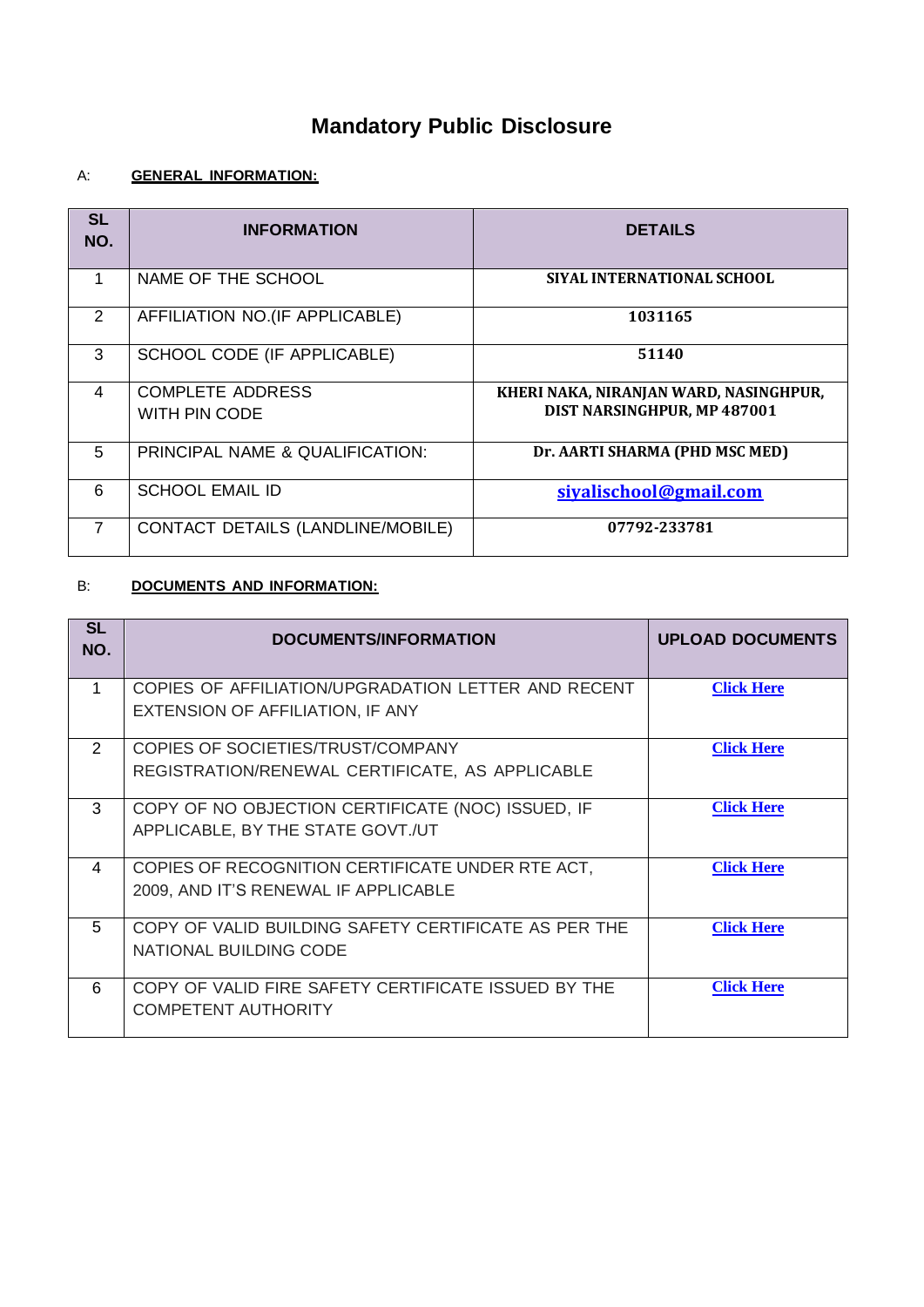|   | COPY OF THE DEO CERTIFICATE SUBMITTED BY THE SCHOOL<br>FOR AFFILIATION/UPGRADATION/EXTENSION OF<br>AFFILIATIONOR SELF CERTIFICATION BY SCHOOL | <b>Click Here</b> |
|---|-----------------------------------------------------------------------------------------------------------------------------------------------|-------------------|
| 8 | COPIES OF VALID WATER, HEALTH AND SANITATION<br><b>CERTIFICATES</b>                                                                           | <b>Click Here</b> |
| 9 | COPY OF APPENDIX-X (LAND CERTIFICATE)                                                                                                         | <b>Click Here</b> |

**NOTE:** THE SCHOOLS NEEDS TO UPLOAD THE SELF ATTESTED COPIES OF ABOVE LISTED DOCUMETNS BY CHAIRMAN/MANAGER/SECRETARY AND PRINCIPAL. IN CASE, IT IS NOTICED AT LATER STAGE THAT UPLOADED DOCUMENTS ARE NOT GENUINE THEN SCHOOL SHALL BE LIABLE FOR ACTION AS PER NORMS.

# C: **RESULT AND ACADEMICS**:

| S.NO.         | <b>DOCUMENTS/INFORMATION</b>                                             | <b>UPLOAD</b><br><b>DOCUMENTS</b> |
|---------------|--------------------------------------------------------------------------|-----------------------------------|
|               | FEE STRUCTURE OF THE SCHOOL                                              | <b>Click Here</b>                 |
| $\mathcal{P}$ | ANNUAL ACADEMIC CALANDER.                                                | <b>Click Here</b>                 |
| 3             | LIST OF SCHOOL MANAGEMENT COMMITTEE (SMC)                                | <b>Click Here</b>                 |
| 4             | LIST OF PARENTS TEACHERS ASSOCIATION (PTA) MEMBERS                       | <b>Click Here</b>                 |
| 5             | LAST THREE-YEAR RESULT OF THE BOARD EXAMINATION AS<br>PER APPLICABLILITY | <b>NA</b>                         |

#### **RESULT CLASS: X**

| S.NO. | <b>YEAR</b> | <b>NO. OF REGISTERED</b><br><b>STUDENTS</b> | <b>NO. OF STUDETNS</b><br><b>PASSED</b> | <b>PASS</b><br><b>PERCENTAGE</b> | <b>REMARKS</b> |
|-------|-------------|---------------------------------------------|-----------------------------------------|----------------------------------|----------------|
| 01    |             |                                             |                                         |                                  |                |
|       |             |                                             |                                         |                                  |                |

**RESULT CLASS: XII**

| <b>S.NO.</b> | <b>YEAR</b> | <b>NO. OF REGISTERED</b><br><b>STUDENTS</b> | <b>NO. OF STUDETNS</b><br><b>PASSED</b> | <b>PASS</b><br><b>PERCENTAGE</b> | <b>REMARKS</b> |
|--------------|-------------|---------------------------------------------|-----------------------------------------|----------------------------------|----------------|
|              |             |                                             |                                         |                                  |                |